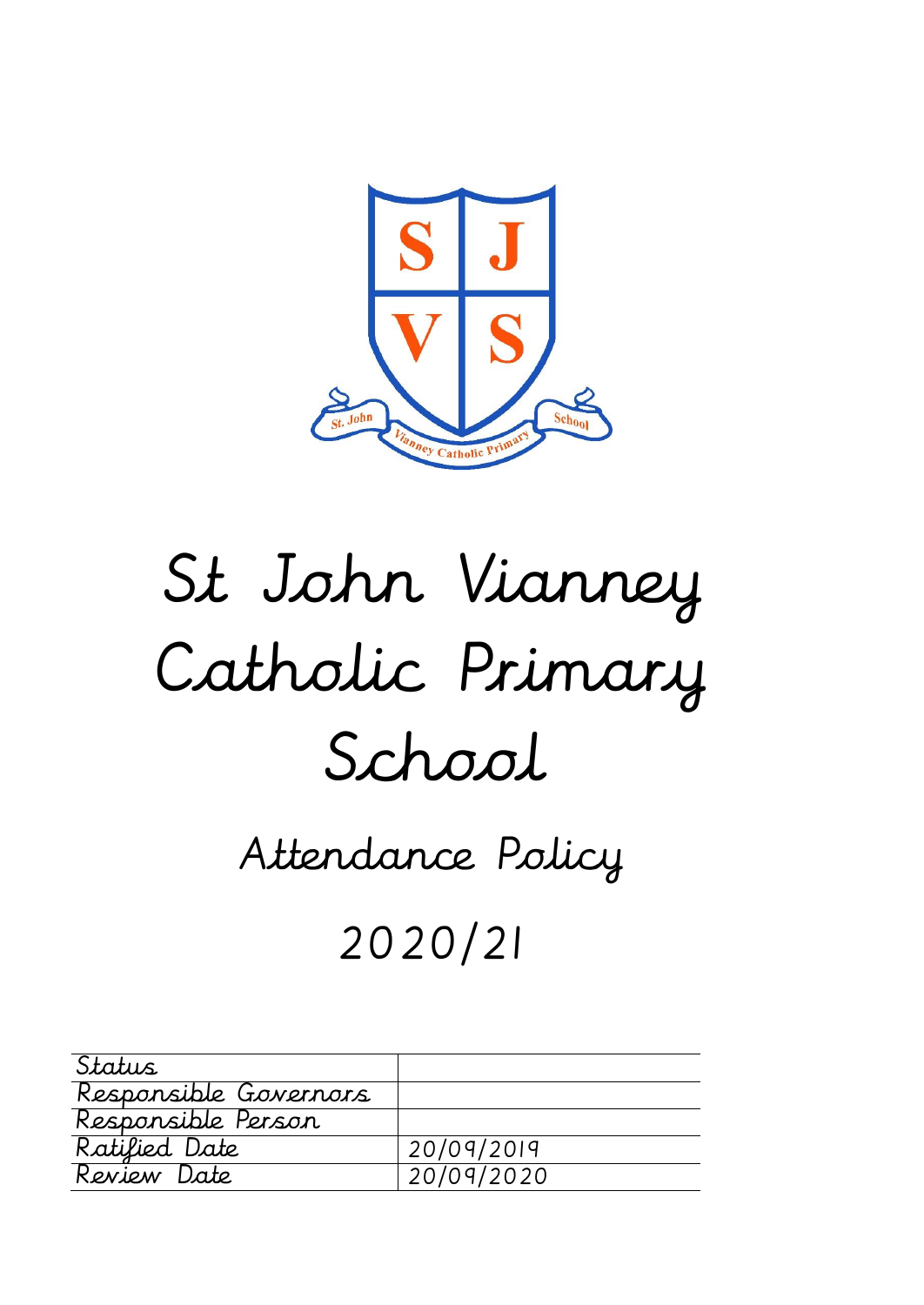# ATTENDANCE POLICY AND PROCEDURE

# Equality statement

The Governors and staff are committed to providing the full range of opportunities for all students regardless of gender, disability, ethnicity, social, cultural or religious background and to take full advantage of the educational opportunities available to them. All students have access to the curriculum and the right to a learning environment which dispels ignorance, prejudice or stereotyping. School aims to encourage students to achieve excellent levels of attendance and punctuality.

Crucial to our improvement of standards in education and ensuring all pupils can fulfil their potential is something we take for granted and so do not stress enough.

#### Pupils need to attend school regularly to benefit from their education.

Government research shows that missing out on lessons leaves children vulnerable to falling behind and studies show that children with poor attendance tend to achieve less in both primary and secondary school.

Local authorities and all schools have legal powers to use parenting contracts, parenting orders and penalty notices to address poor attendance and behaviour in school. In addition to using these powers, local authorities and schools can develop other practices to improve attendance.

Local authorities, the police, school governing bodies, school head teachers (and staff authorised by the head) and teachers-in-charge of pupil referral units are required by law to have regard to the relevant parts of this guidance when carrying out their functions in relation to parenting contracts, parenting orders and penalty notices.

This extract relates to and replaces previous guidance on Ensuring Children's Right to Education, and statutory guidance on Education-related parenting contracts, parenting orders and penalty notices published in September 2007.

#### The government expects:

Schools and local authorities to:

- Promote good attendance and reduce absence, including persistent absence
- Ensure every pupil has access to full-time education to which they are entitled
- Act early to address patterns of absence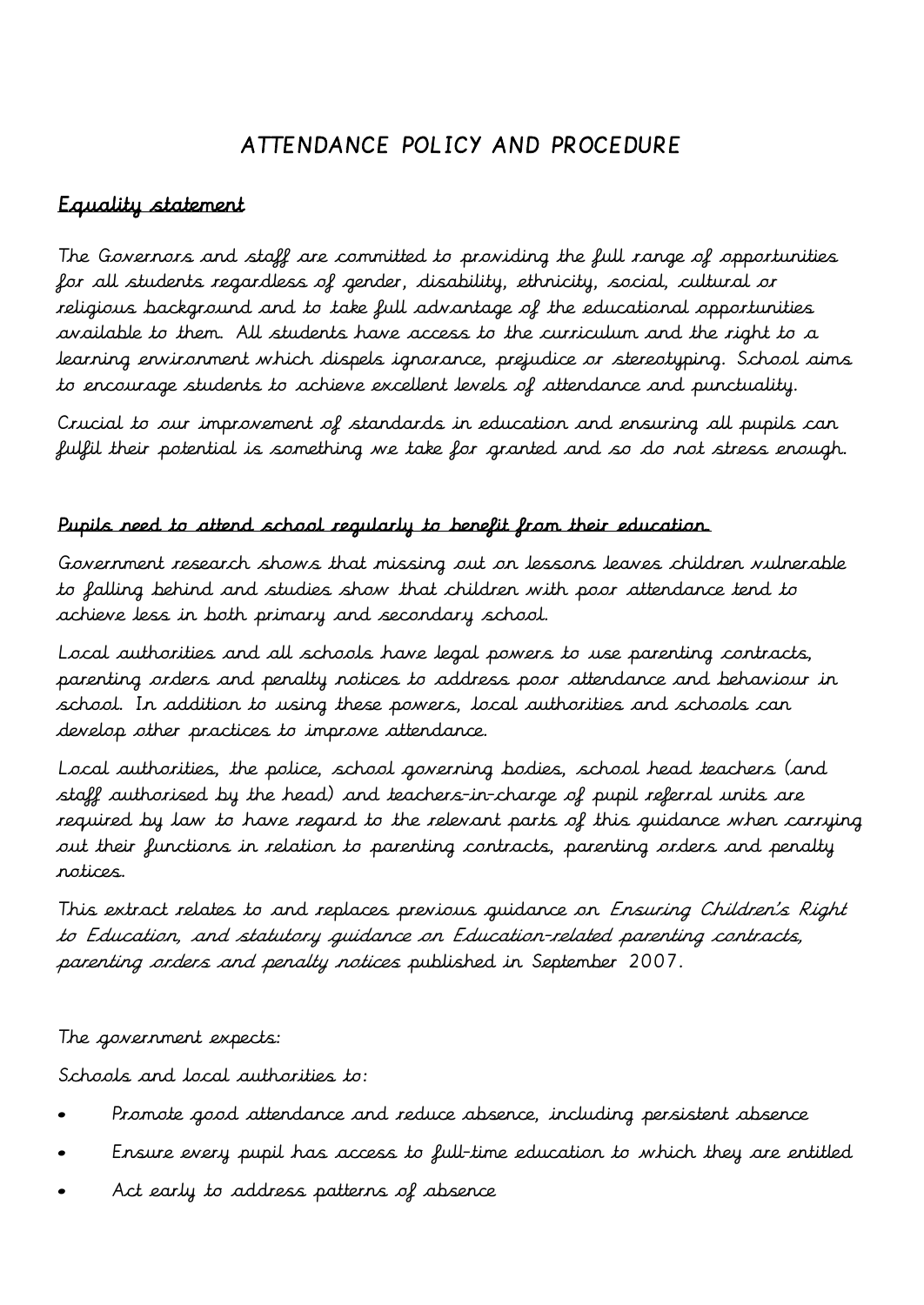Parents to perform their legal duty by ensuring their children of compulsory school age who are registered at school attend regularly

All pupils to be punctual to their lessons

#### Rights and Responsibilities

Parents are responsible for ensuring that their child attends school regularly and punctually, properly dressed and equipped and in a fit condition to learn.

School will work closely with Parents/Carers if attendance and/or punctuality become a cause for concern.

#### Persistent Absenteeism (PA)

From September 2015 the government set the persistent absence (PA) threshold at 10% of a pupil's possible attendance. This means that any student who has 10% absence or above (90% attendance or below) fall into this category. The government do not distinguish between absence that is authorised or unauthorised.

Schools are judged on the number of PA pupils they have in school and are expected to investigate, support and challenge absence that is approaching or meets the above threshold.

If a student is absent for 3 consecutive days and no message has been received, then a home visit is done by the Educational Welfare officer or the Pastoral Support Manager.

For each student we expect a minimum attendance level of 96% to enable him or her to reach maximum academic achievement. Pupils falling below 96% will follow the pathway outlined above, up to and including a fixed penalty notice.

#### The school day

The school opens to pupils at 08:45

The morning register is recorded at 08:50 (and 'saved' ASAP after this time).

Pupils entering school after 08:50 are recorded as late 'L' on the register. They must now enter through the school's reception and must sign in at the front desk. Pupils must record the time they arrive and the reason why they are late.

The registers close at 9:30. Students arriving after this time without a valid reason will be recorded as 'U', this is counted as an unauthorised absence even though the pupil is in school.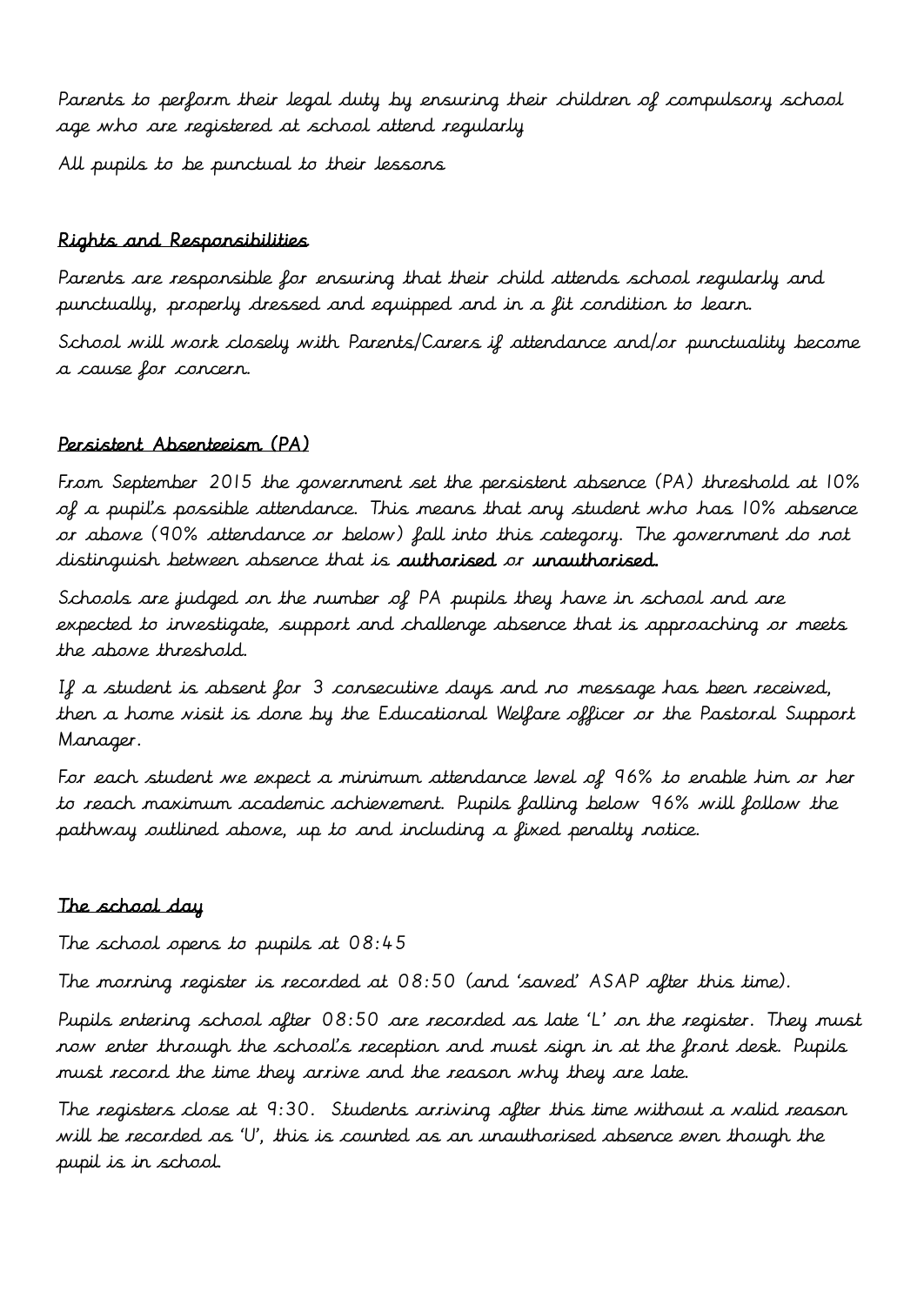If a pupil arrives late due to attending a medical appointment, they must provide evidence of the appointment to the reception staff in the form of an appointment card or hospital letter in order for the register to be marked appropriately.

The afternoon register is recorded at 1:00pm

# Safeguarding absent pupils

School operates a first day response system; this means parents are expected to contact school on the first day of any absence to explain why their child is not in school by phone or e-mail.

Unexplained absences will be followed up with a text or a phone call from pastoral staff.

For safeguarding reasons school will attempt to contact parents until we receive a response, this may also involve a home visit to ascertain the reason for the absence.

#### Medical appointments

Only urgent or unavoidable medical appointments should be made during school time and pupils should return to school as soon as possible after the appointment. Routine dental checks or medical appointments should be made outside school time whenever possible. Parents must provide evidence of appointments in the form of medical appointment cards or letters.

#### Medical Evidence

When pupils have a high incidence of absence, parents may be requested to provide medical evidence to support the absence. If medical evidence has been requested and that evidence has not been provided by the parent, the absence will be unauthorised by school.

Acceptable medical evidence can be:

- Sight of prescription medicine or prescription counterpart (copy on right of prescription)
- Signed and dated medical appointment card
- A copy of an Orthodontist's or hospital letter

Where children miss out on education without permission, the Local Authority is required by law to take appropriate action. Please help us to support you by giving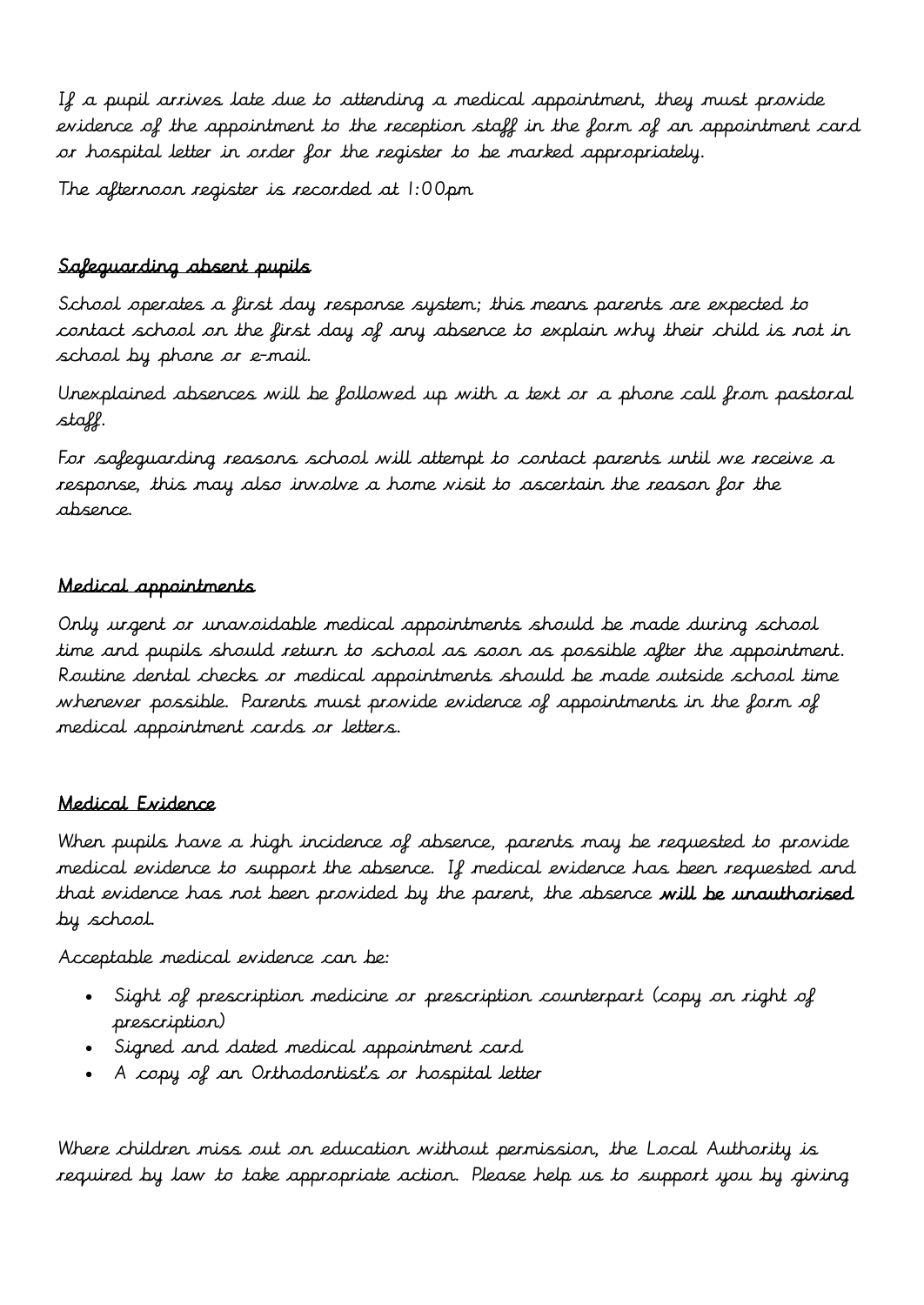school as much information about any known absence or medical condition that could adversely affect attendance.

### Pupils educated off site

The Head teacher and Pastoral Lead are responsible for monitoring the attendance of pupil's who are educated offsite by close liaison with the offsite education provider. Pupils will be marked with the appropriate registration code to explain the education provision being accessed.

# Leave of Absence in Term Time (including holidays)

The Head teacher will consider applications for 'leave of absence' during term time in 'exceptional circumstances'. School cannot authorise time off for family holidays and Parents do not have the right to take their child out of school for such holidays.

Parents must apply for leave of absence in writing using a 'Leave of Absence Request Form' (available on the website) and must attach any evidence for the school to take into consideration. The application must be submitted well in advance of the absence. This form will be given to the Pastoral Lead for her records.

The Head teacher will decide if the Leave will be granted and how many days will be authorised. Parents will be notified in writing of the decision.

# If the Head teacher or delegated lead does not grant an application for leave of absence and parents decide to take the leave anyway, the absence will be unauthorised.

Leave of absence cannot be authorised retrospectively. If a child is removed from school for a period of leave of absence without the school being informed, the absence will be automatically unauthorised.

Parents who are thinking of booking a family holiday must check with school when the school holiday dates are before the holiday is booked.

Unauthorised holidays during term time may lead to Penalty Notice fines. Penalty Notice Fines can be issued to each parent for every child concerned.

Penalty Notices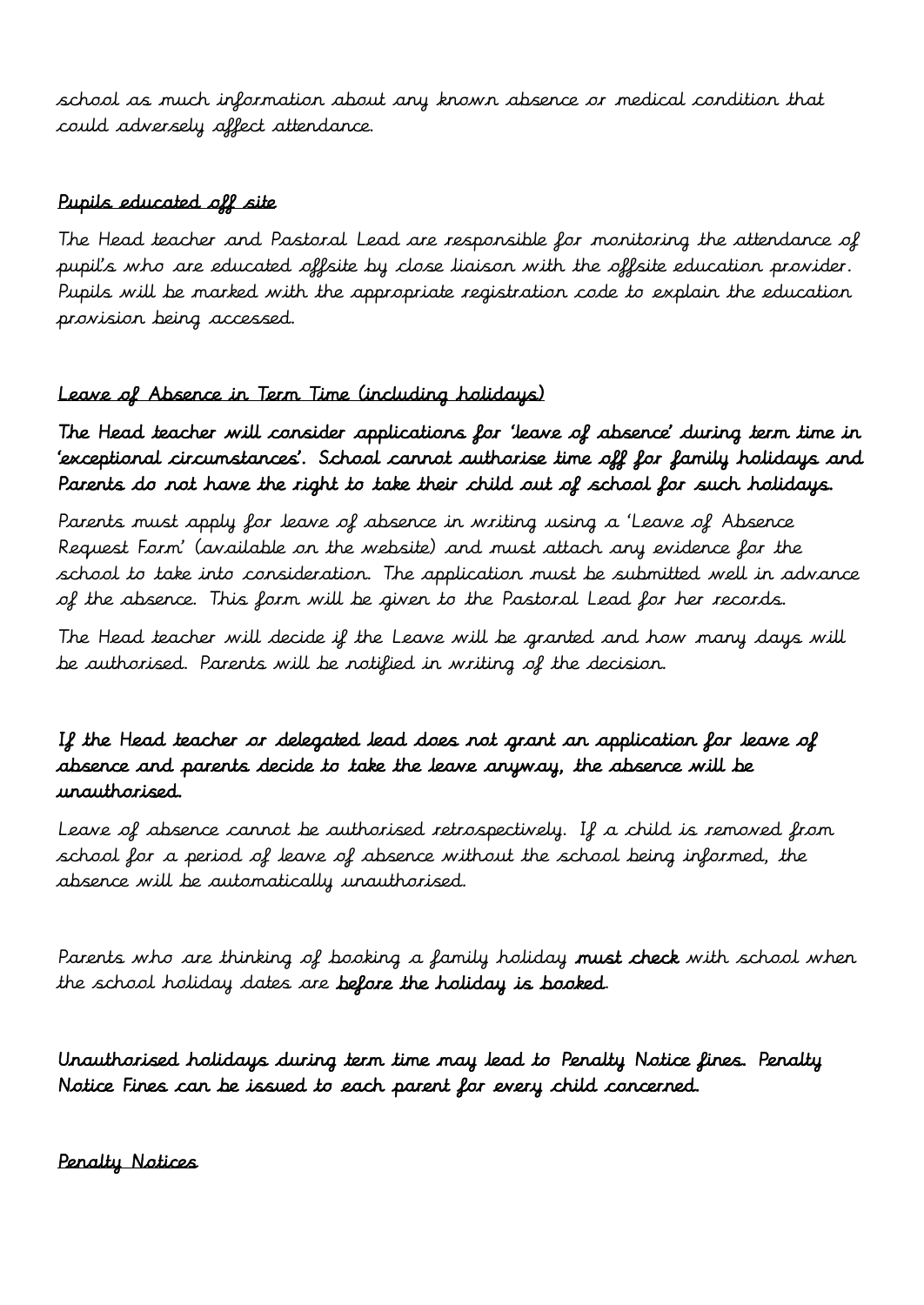The school follows the Local Authority Code of Conduct for penalty notices. Penalty notices are fines of £60/£120 imposed on parents. They are an alternative to the prosecution of parents for failing to ensure that their child of compulsory school age regularly attends the school where they are registered or at a place where alternative provision is provided. More information on penalty notice fines can be found at:

https://www.sthelens.gov.uk/schools-education/education-welfare-service/legalsanctions-for-unauthorised-school-absence

#### Authorised and unauthorised absence

The law states that a pupil is required to attend regularly at the school where they are a registered pupil.

The school is obliged by law to differentiate between authorised and unauthorised absence. A letter or telephone message from a parent does not in itself authorise an absence. Only the school's acceptance of the explanation offered by the letter/message authorises the absence.

# Examples of absences from school that would be authorised (providing evidence may be necessary):

Sickness Unavoidable medical/dental appointments Days of religious observance Exceptional family circumstances, such as bereavement

#### Absences from school that will NOT be authorised are:

Shopping trips Birthdays Family holidays not agreed by school Family celebrations not agreed prior to the event

Safeguarding and Attendance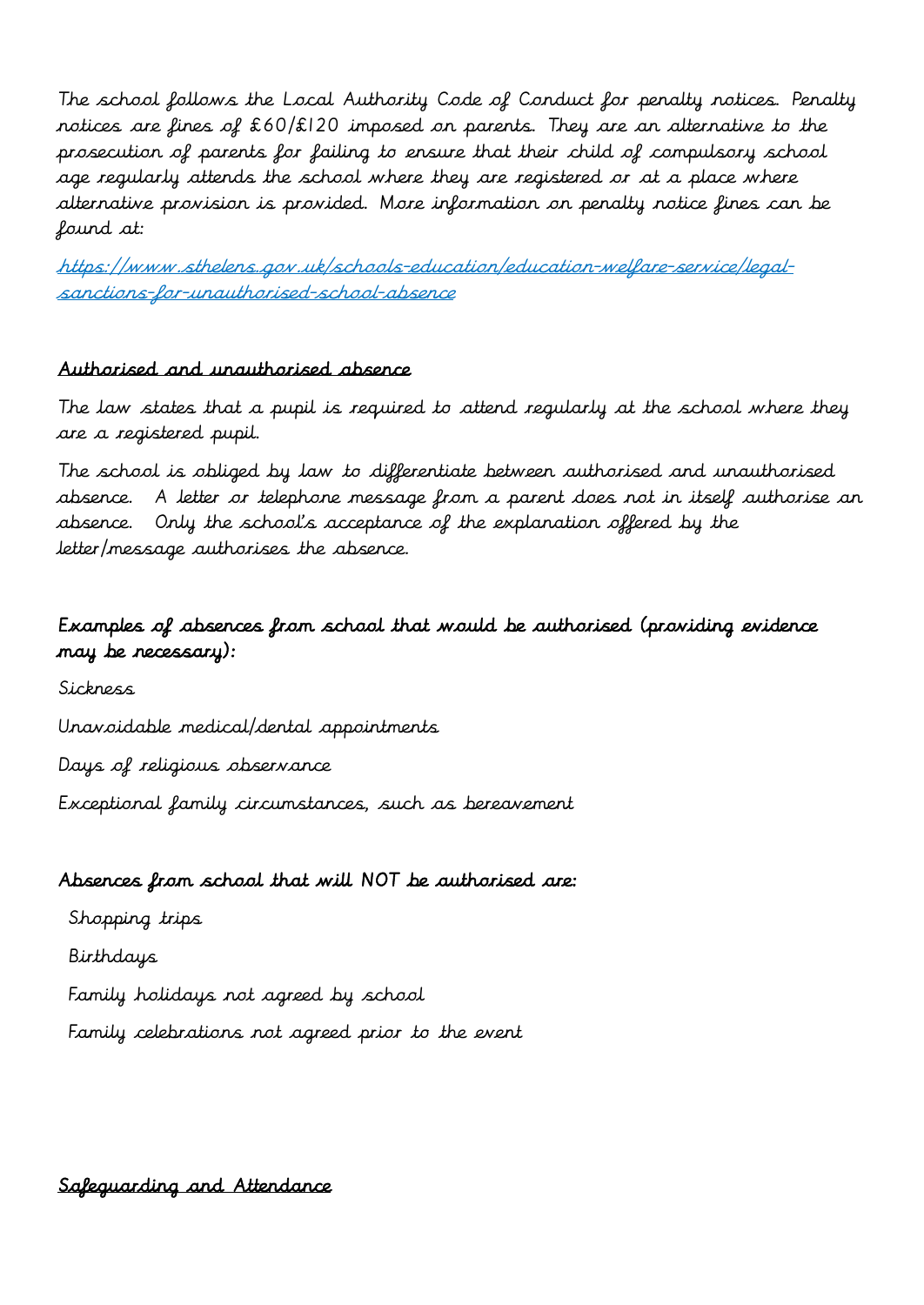School considers safeguarding of all its students as one of its critical roles. Completion of registers and initiating first day response procedures for unexplained absence in timely manner is a priority to ensure students' whereabouts are known on a daily basis.

#### Children Missing from Education (CME)

#### When a pupil leaves with notice, the school will:

Agree with parent the last day the pupil will be attending the school.

Request current telephone numbers, e-mail and addresses.

Ask if the pupil has been allocated a place at a new school and if so collect the details.

If a new school has been allocated, contact the school to agree the date the pupil will be starting.

If it cannot be established that the pupil will be attending the named / any school, follow the LA CME procedure.

#### Where a pupil leaves without advance notice or their destination is unknown, the school will investigate the whereabouts of the child by:

Checking possible whereabouts with staff

Contacting parents by telephone and e-mail

Contacting emergency contacts held for the pupil

Making a home visit to the last known address

Checking if neighbours and friends are aware of the pupil's whereabouts

Contacting any other agencies known to be involved with the child including; named Social workers SEND services etc.

Contact the last known school of any siblings

Check any social media sites e.g. Facebook.

If the pupil is still not located, school will refer to the LA Children Missing Education Officer. If significant safeguarding issues are raised regarding the missing pupil, school will also make a referral to the Safeguarding Contact Centre. This will enable the LA to make further enquires, as appropriate, to try and locate the pupil. School may also inform the Police.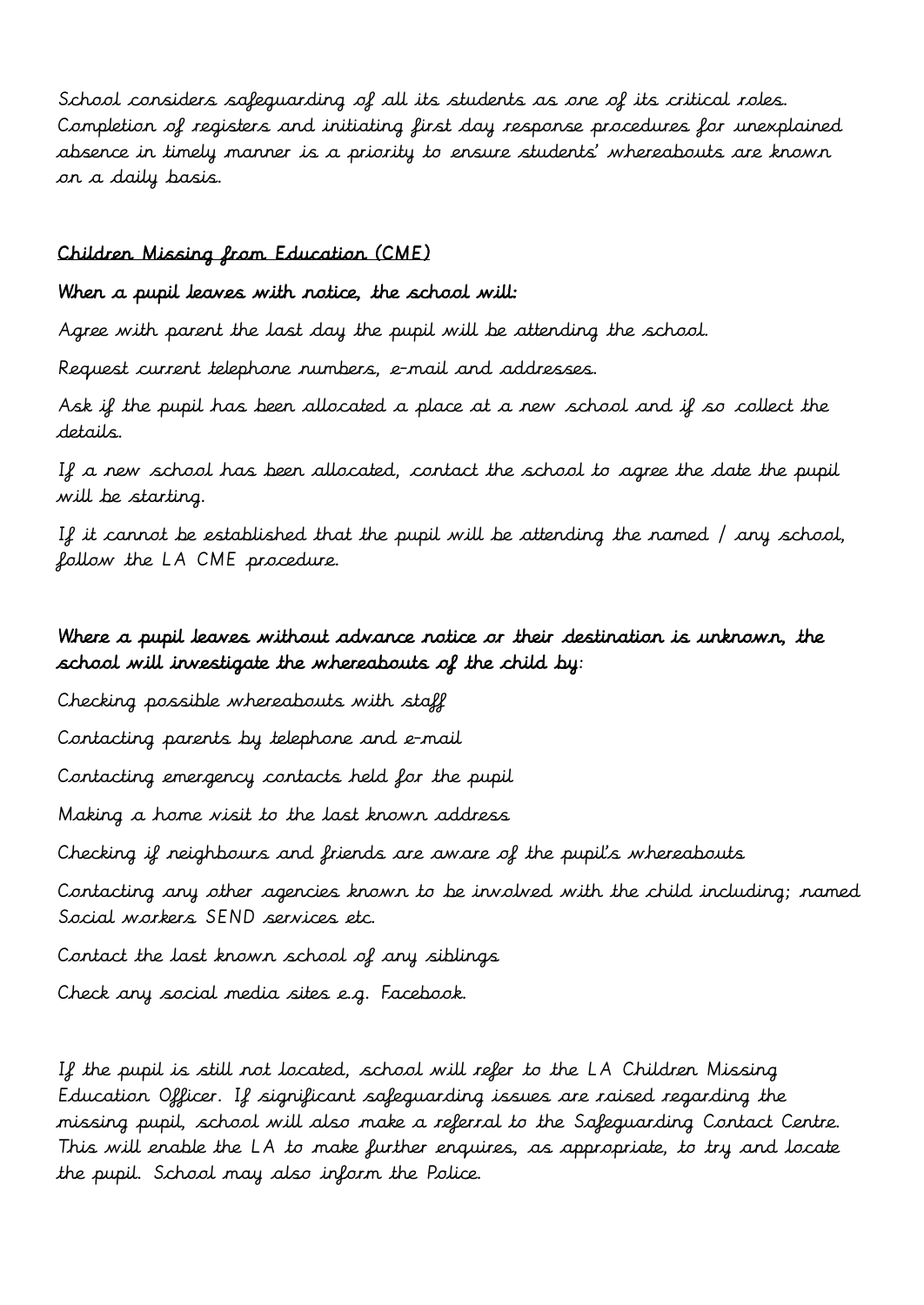The Education (Pupil Registration) (England) Regulations 2006 state that schools are expected to make reasonable enquires to find the whereabouts of a missing pupil.

# Our Aims:

- To improve the overall percentage attendance of pupils at school
- To make attendance and punctuality a priority for all those associated with the school including pupils, parents, teachers and governors
- To provide support, advice and guidance to parents and pupils
- To develop a systematic approach to gathering and analysing attendancerelated data
- To further develop positive and consistent communications between home and school
- To implement a system of rewards and sanctions
- To promote effective partnerships with the Education Welfare service and with other services and agencies
- To recognise the needs of the individual pupil when planning re-integration following significant periods of absence.

# School Strategies for Promoting Good Attendance

- . Star of the Week assembly for achievements and for the best attendance. KSI receives SanJeev (bear) for one week and KS2 receive a trophy for one week
- . In It To Win It' St Jahn Vianney 100% badges
- Pizza Friday
- Educational Welfare service
- . 100% attendance certificates from the Head teacher termly
- End of year 100% attendance certificates with a prize for all pupils and an overall prize that is selected randomly
- Punctuality certificates weekly
- Visual attendance percentage on all class doors and at the front of the school
- Leaflets on attendance sent out to all parents annually
- . Penalty Notices.

# Home School Contracts

A home School contract is distributed to both parents and pupils to remind them of the importance of regular and punctual school attendance and the expectations that the school has regarding this. The agreement should specify and be part of induction to school process.